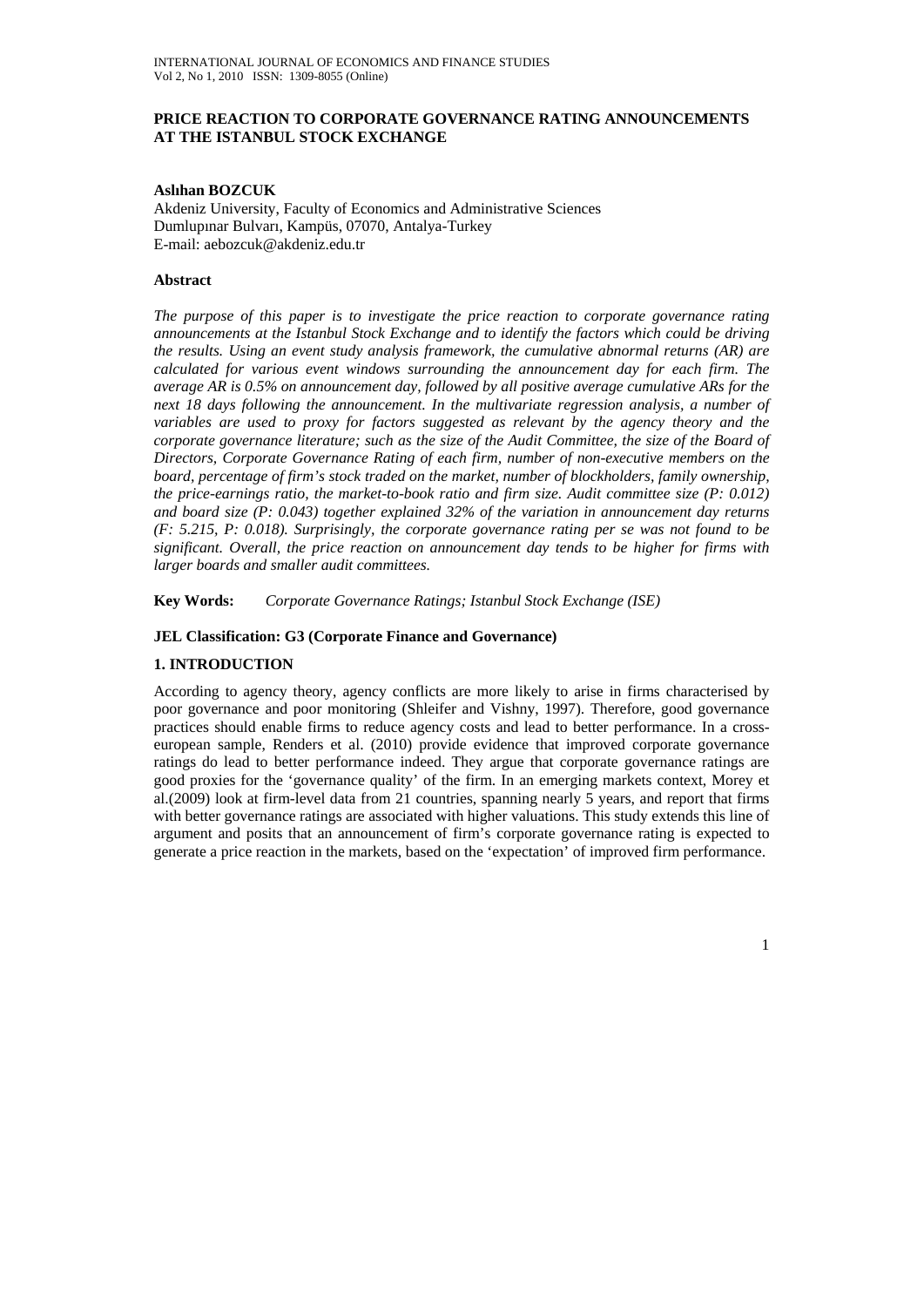In Turkey, the 'Corporate Governance Code' was issued by the Capital Market Board (CMB) in July 2003. Although it merely constitutes a set of recommendations, all firms listed at the Istanbul Stock Exchange (ISE) are required to disclose in their annual reports any non-compliance along with the reasons for not doing so. Additionally, firms can choose to go through a corporate governance rating audit, carried out by one of the rating agencies authorised by the CMB<sup>1</sup>.

In this context, the purpose of the study is to investigate the price reaction to corporate governance rating announcements at the ISE and to identify the factors which might have a bearing on the picture we observe.

The novelty of the study is that, it puts into perspective the market participants' perception regarding corporate governance ratings for the first time in Turkey. This perspective is especially valuable since from the start of the corporate governance debate in Turkey, the main view has been regulation and compliance, rather than a market –based view.

In the remainder of the paper, Section 2 describes the data and methodology used, Section 3 presents the findings and discussion and Section 4 concludes.

# **2. DATA AND METHODOLOGY**

The sample includes all firms listed at the ISE which have gone through a corporate governance rating assessment during the four-year period from 2006 until the end of 2009.

The study defines an 'event' as the public announcement and distribution of the corporate governance rating report issued by the accredited rating agencies. The event date (Day 0) is the report issue date, which also corresponds to the public announcement date of the corporate governance rating by the ISE.

The price reaction is measured using the well established event study methodology (Brown and Warner, 1985). Abnormal returns are calculated based on the market model, hence giving a feel for the market's response to the event.

In order to explore which factors can help explain the magnitude of this market response, a number of other variables are employed. Following prior studies, to proxy for the corporate governance environment of the firm, the size of the Audit Committee, the size of the Board of Directors (BOD), the number of non-executive members on the BOD, the number of blockholders, the percentage of family ownership and the free float rate are used. Additionally, variables documented to be relevant in the agency theory are used. The firm's growth prospect is measured using the ratio of firm's market value to its book value. The current over-or-under valuation of the firm's stock is measured using the price earnings ratio. Finally, the size effect is measured using the natural logarithm of the firm's market capitalisation. The data source for all of the variables used is the ISE.

 $\overline{a}$ 

<sup>&</sup>lt;sup>1</sup>http://www.ise.org/initialpublicoffering/CompaniesLiabilities/CompaniesLiabilities\_stockmarket/ CorporateGovernance.aspx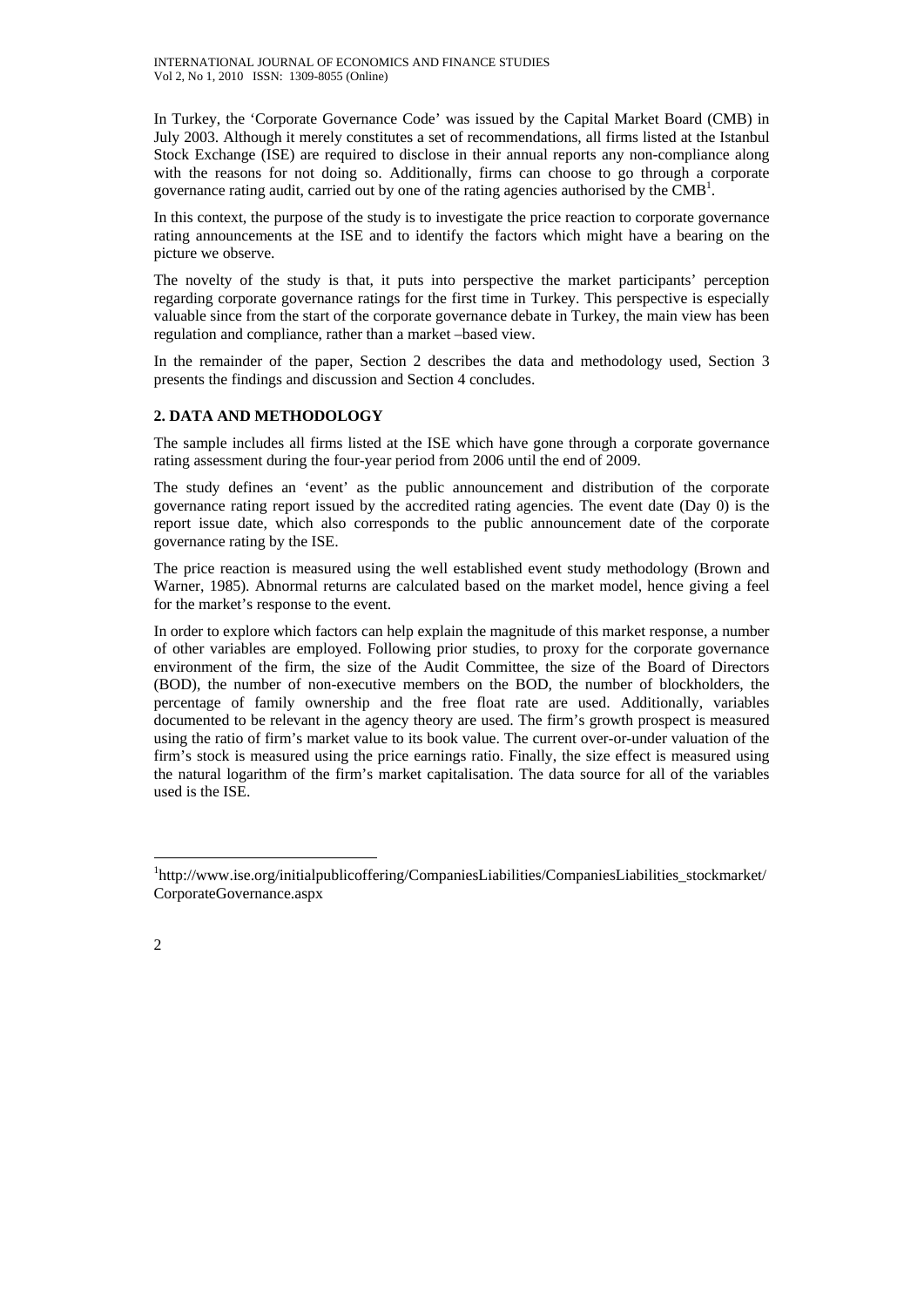The following section reports findings regarding the price reaction and looks at the drivers behind such reaction through a multivariate regression analysis framework.

# **3. FINDINGS AND DISCUSSION**

# **3.1. Abnormal Returns**

 $\overline{a}$ 

Table 1 presents the descriptive statistics of abnormal returns for various time windows surrounding the corporate governance rating announcement date. 'Day 0' is the event day which represents the issue date of the corporate governance rating report by the rating agencies. The terms 'issue date' and 'announcement date' are used interchangeably throughout the paper, since the corporate governance rating is announced and the report is released by the ISE to the public, on the same day that the report is officially issued by the rating agency.

There are a total of 20 events for the four-year period from April  $2006<sup>2</sup>$  to November 2009. AR(0) and  $AR(1)$  are the abnormal returns generated on 'Day 0' and 'Day 1', respectively.  $CAR(2,0)$  and  $CAR(5,0)$  are the cumulative abnormal returns calculated for 2 days and 5 days after the announcement. Similarly,  $CAR(0,-2)$  and  $CAR(0,-5)$  are the cumulative abnormal returns calculated for 2 days and 5 days before the announcement, respectively. The numbers of days used are based on the trading days at the Istanbul Stock Exchange. Hence, for example, CAR(5,0) corresponds to the cumulative abnormal returns for the one-week period following announcement.

### **Table 1. Cumulative Abnormal Returns (CAR)- Descriptives**

|                            | CAR(5,0)  | CAR(2,0)  | AR(1)    | AR(0)     |           | $CAR(0,-2)$ $CAR(0,-5)$ |
|----------------------------|-----------|-----------|----------|-----------|-----------|-------------------------|
| <b>MAX</b>                 | 20.70%    | 23.32%    | 15.21%   | 4.11%     | 9.99%     | 13.93%                  |
| <b>MIN</b>                 | $-5.32\%$ | $-3.26\%$ | $-2.43%$ | $-3.10\%$ | $-4.54\%$ | $-11.47\%$              |
| <b>MEDIAN</b>              | $-0.13%$  | $-0.20%$  | 0.29%    | 0.86%     | $-0.41\%$ | $-1.98\%$               |
| AVG                        | 0.85%     | 1.32%     | 1.14%    | 0.53%     | 0.04%     | $-1.38\%$               |
| P-value $(1$ -tailed $Z$ ) | 0.253     | 0.155     | 0.087    | 0.070     | 0.481     | 0.847                   |
| P-value $(2$ -tailed K-S)  | 0.000     | 0.000     | 0.000    | 0.365     | 0.002     | 0.020                   |

On announcement day, the average abnormal return, AR(0), is 0.53%. The median abnormal return is 0.86% and the range is about 7%, which can be considered quite high for an abnormal return measure on a single day. The average abnormal return on the day following the announcement is 1.14%. Additionally, the maximum abnormal return on day 1 is 15%, representing the highest one-day abnormal return.

The market response continues to be positive even after day1. The average cumulative abnormal returns for the 3-day and the one-week windows are 1.32% and 0.85%, respectively. This postannouncement drift continues well into the 4th week following the announcement. Additionally, the average cumulative abnormal returns from announcement day to day 18 are all positive<sup>3</sup>.

 $2^2$  The first ever corporate governance rating report was issued for Dogan Yayin Holding by ISS on 19.04.2006.

<sup>&</sup>lt;sup>3</sup> These detailed results are not reported in the table for space reasons.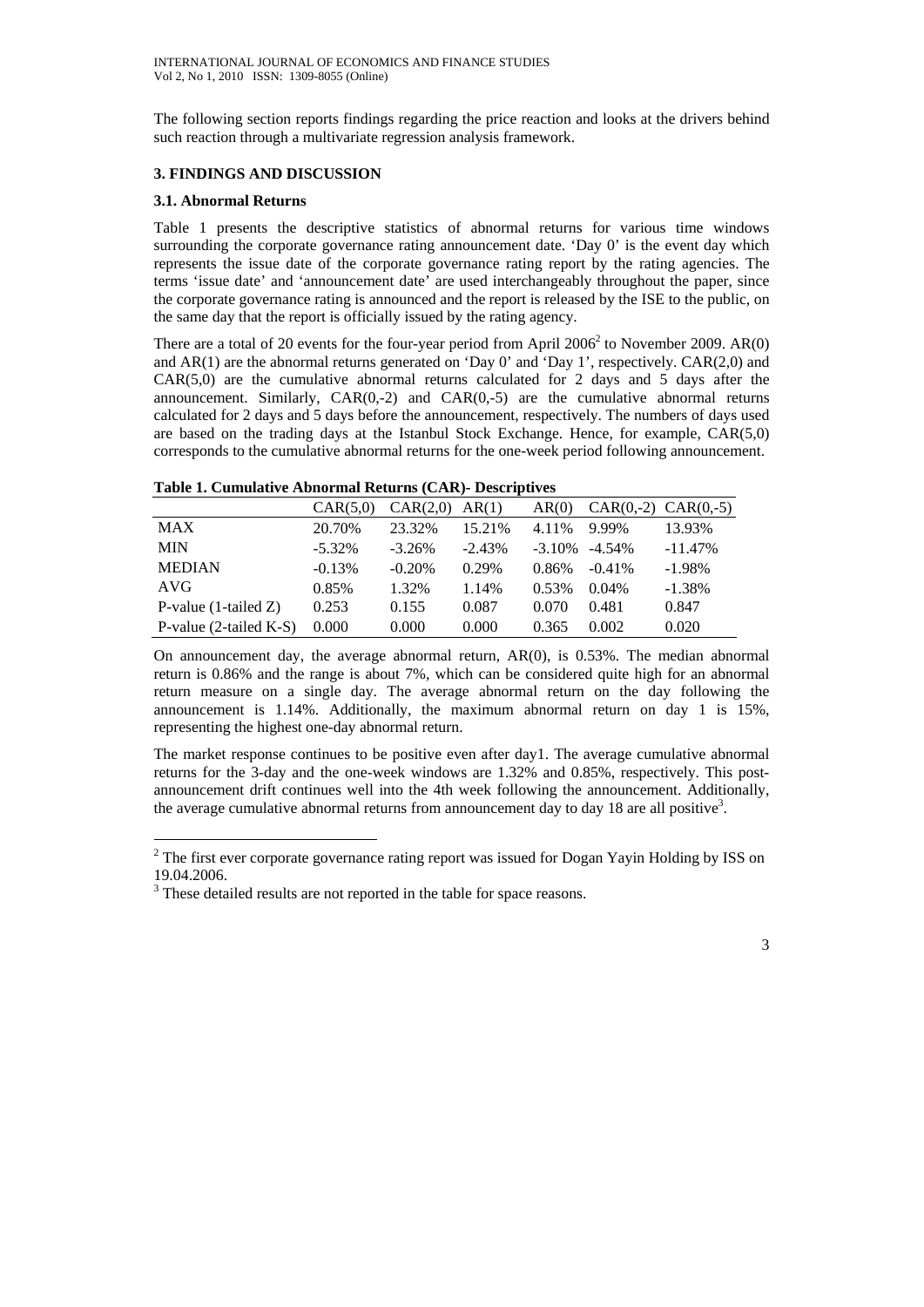The post-announcement drift can be due to the fact that, it takes time for investors to fully assess the repercussions of the rating announced. Alternatively, the process of evaluating the contents of the report could be time consuming. For example, investors might want to know if the disparities documented in the report are large enough to affect the future cash flows of the firm.

Looking at the event windows before Day 0, there is also evidence of a pre-announcement reaction in the market. The average cumulative abnormal return increases from -1.38% for the (0,-5) window, to 0.04% for the (0,-2) window. In other words, there is a positive market reaction before the event actually occurs. One possible explanation could be that there is an 'information leak' before the rating reports are publicly announced and distributed. Another explanation could be that an expectation builds up in the market towards the completion of the corporate governance rating assessment, in the sense that, firms would be willing to go through an assessment only if they are confident that they satisfy the level required for a corporate governance index listing.

Table 1 also presents the P-values of a simple one-tailed z-test to see if the abnormal returns are statistically significantly greater than zero. At the 10% level, the average abnormal returns on only announcement and following day are significantly greater than zero. All the other abnormal returns are statistically insignificant.

Furthermore, the last line in Table 1 presents the P-values of the 2-tailed Kolmogorov-Smirnov test to see if abnormal returns for each event window are uniformly distributed or not. At the 5% level, only the distribution of announcement day abnormal returns is significantly different from a uniform distribution.

Therefore, based on both tests of central tendency and distribution, there is a statistically significant price reaction on announcement day only.

# **3.2. Drivers of the abnormal returns**

This section explores the driving forces behind the abnormal return observed above through a multivariate regression analysis framework.

Table 2 presents the results of the multivariate stepwise regressions in which the dependent variable is Day 0 abnormal returns. The explanatory variables proxy for factors suggested by the agency theory and the corporate governance literature, such as the size of the Audit Committee (ACsize), the size of the Board of Directors (BODsize), Corporate Governance Rating of each firm (Rating), number of non-executive members on the BOD (BODnex), percentage of firm's stock traded on the market(PrcntTrd), number of blockholders (BlckHldrs), percentage of family ownership (FmlyOwns), the price-earnings ratio (PE), the market-to-book ratio (M2B) and firm size (LnMktCap).

The benefit of using the stepwise method is that it helps identify not only the model with the highest explanatory power, but also the contribution of each variable to the overall explanatory power of the model. Regressions using alternative models<sup>4</sup> did not change the significance of the

 $\overline{a}$ 

<sup>&</sup>lt;sup>4</sup> Univariate regressions using the enter method and multivariate regressions using the enter, forward and backward models were run.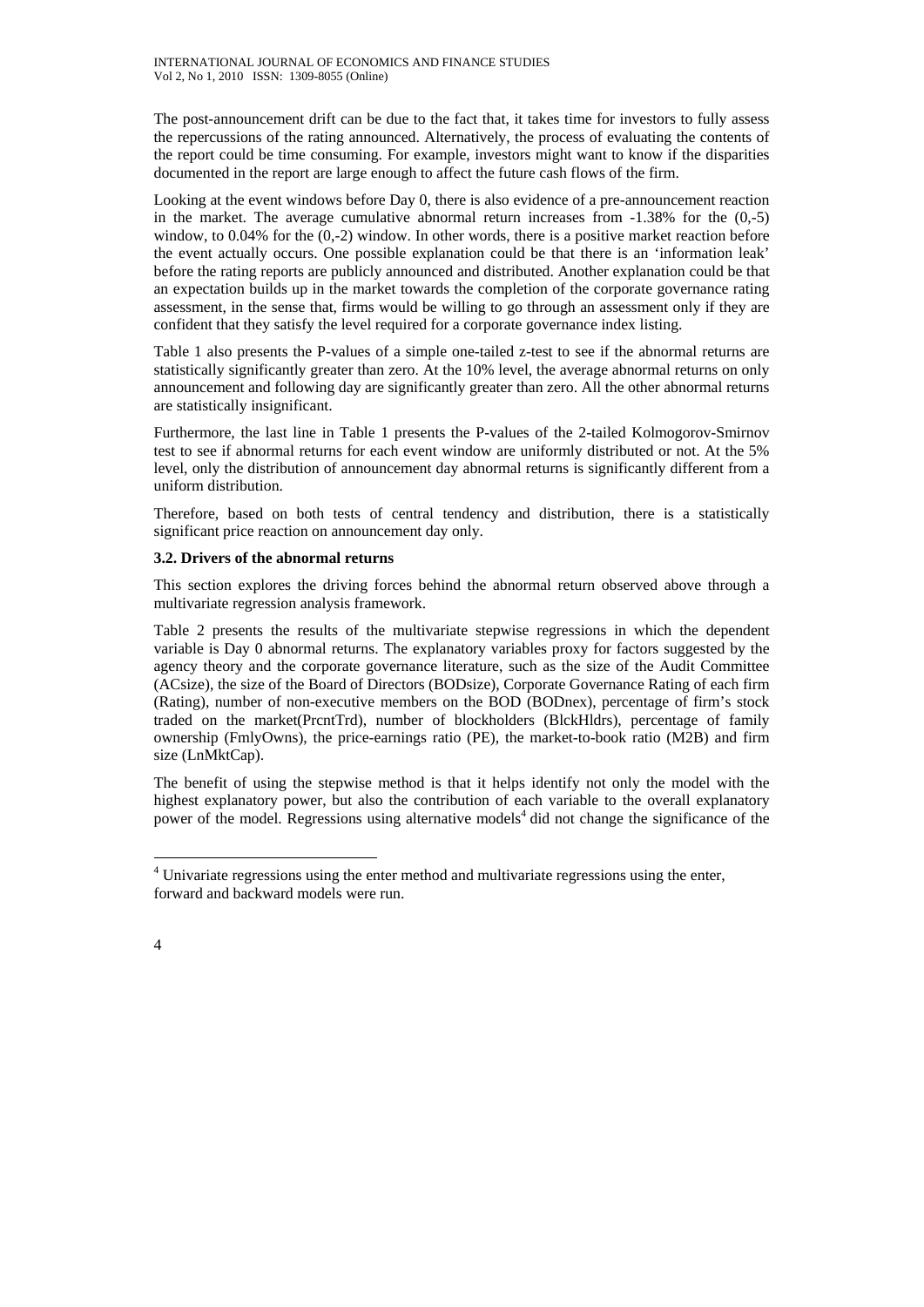results reported below.

| $\frac{1}{2}$ and $\frac{1}{2}$ and $\frac{1}{2}$ are $\frac{1}{2}$ and $\frac{1}{2}$ and $\frac{1}{2}$ and $\frac{1}{2}$ and $\frac{1}{2}$ and $\frac{1}{2}$ |          |                |          |         |  |  |  |  |
|---------------------------------------------------------------------------------------------------------------------------------------------------------------|----------|----------------|----------|---------|--|--|--|--|
|                                                                                                                                                               | Step 1   |                | Step 2   |         |  |  |  |  |
| Variables                                                                                                                                                     |          | Coeff. P-value | Coeff.   | P-value |  |  |  |  |
|                                                                                                                                                               |          |                |          |         |  |  |  |  |
| Intercept                                                                                                                                                     | 0.023    | 0.021          | 0.007    | 0.542   |  |  |  |  |
| <b>ACsize</b>                                                                                                                                                 | $-0.007$ | 0.048          | $-0.008$ | 0.012   |  |  |  |  |
| <b>BODsize</b>                                                                                                                                                |          |                | 0.002    | 0.043   |  |  |  |  |
| F-value                                                                                                                                                       | 4.560    | 0.048          | 5.215    | 0.018   |  |  |  |  |
| Adj $\mathbf{R}^2$                                                                                                                                            | 0.165    |                | 0.319    |         |  |  |  |  |

**Table 2. Multivariate Stepwise Regressions\***

(\*) Rating, BODnex, PrcntTrd, BlckHldrs, FmlyOwns, PE, M2B, LnMktCap were also entered into the regression but the stepwise model excluded them in the final step.

In Table 2, the regression model in Step1 explains 16.5% of the variation in abnormal returns on Day 0. The only explanatory variable included in the model at this step is the size of the audit committee. There is a significant (P: 0.048) negative relationship between audit committee size and abnormal returns.

The regression model in Step 2 explains 31.9% of the variation in abnormal returns on Day 0. This model includes board size in addition to audit committee size which was included in Step 1. There is a significant (P: 0.043) positive relationship between board size and abnormal returns. The negative relationship between audit committee size and abnormal returns continues to be significant (P:0.012) in Step 2. None of the other variables entered into regression satisfy the inclusion criteria in the stepwise model.

Therefore, it is fair to say that audit committee and board size together explain 32% of the price reaction on corporate governance rating announcement day. Firms with larger boards and smaller audit committees are more likely to receive a higher price reaction to the announcement of their corporate governance rating. From an agency theory perspective, it could be that larger boards and smaller audit committees are perceived to be more effective by market participants in the monitoring of the firm.

Contrary to what one would expect, the magnitude of the rating itself is not relevant for the price reaction. One possible explanation is that, market participants see corporate governance ratings merely as the product of the corporate governance environment of the firm. Hence, the rating itself does not convey any new information to the market. Another explanation is that, regardless of the outcome, the simple act of having a corporate governance rating assessment leads to a price reaction, since it is interpreted as an indication of the firm's poise regarding corporate governance.

In the sensitivity analysis, all the explanatory variables were regressed over the dependent variable using the enter method (both univariate and multivariate) as well as the forward and backward